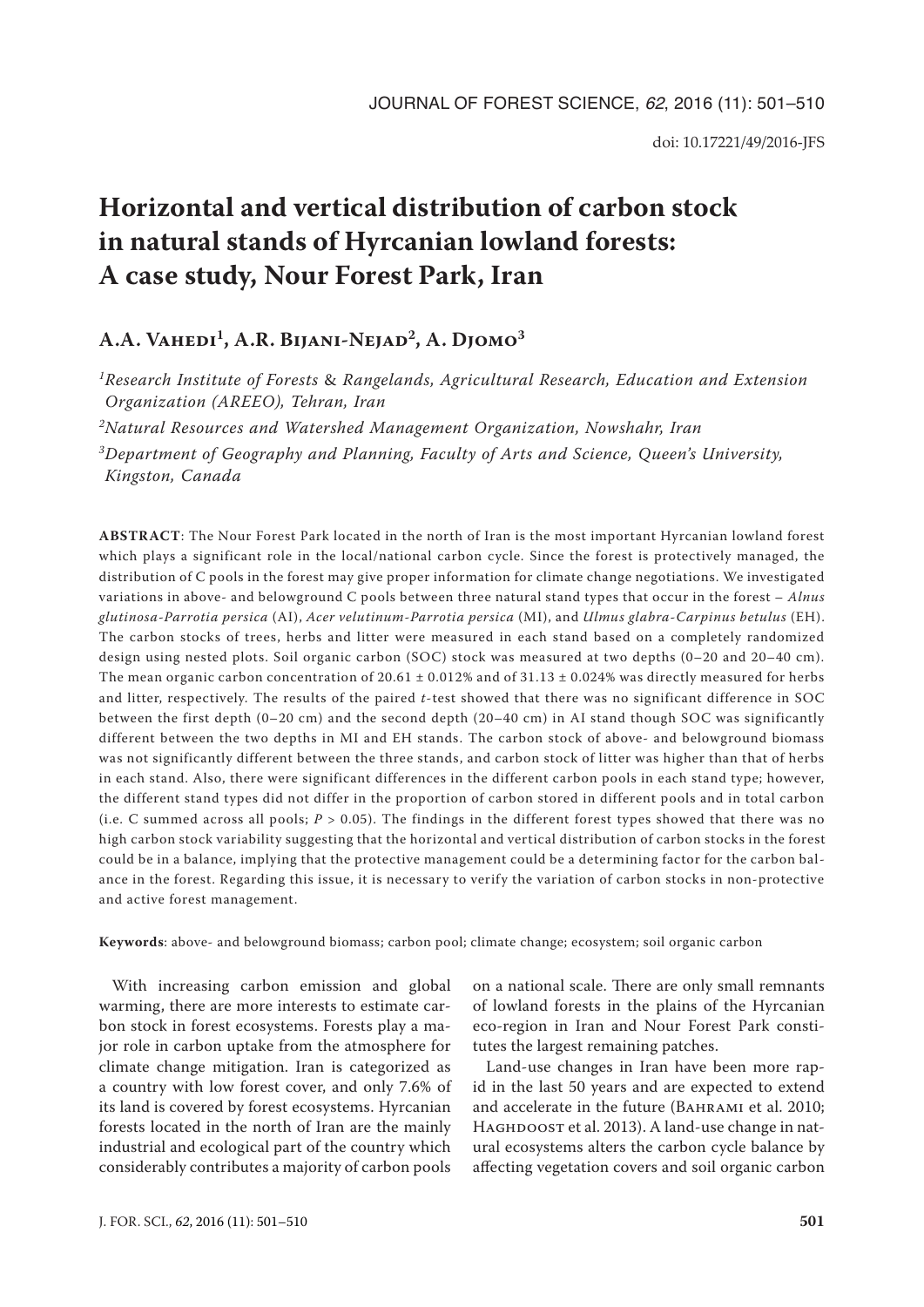(SOC) stock. The degradation of lowland Hyrcanian forests in the south of the Caspian Sea in Iran is one of the land-use changes which occurred more than 40 years ago. Deforestation of these forests has led to elimination of endemic species diversity and agricultural development.

Carbon stocks of forest biomass and soil have broad geographical patterns and their distribution is associated with climate and vegetation type (Dixon et al. 1994). The spatial distribution of biomass and the amount of carbon stock are required for forest carbon budgets (Soenen et al. 2010). Aboveground biomass contributes the majority of carbon biomass and is highly important for carbon inventory in most mitigation projects under the Kyoto Protocol (Taghavi Bayat et al. 2012). Allometric equations or regressions including stem diameter and tree height are the common models used in forest ecosystems to quantify biomass and carbon sequestration estimation (Basuki et al. 2009; Djomo et al. 2010; Taghavi Bayat et al. 2012). Belowground carbon is attributed to belowground biomass and SOC. Measuring belowground biomass is usually hard and expensive, so root to shoot ratios are commonly developed to convert above- to belowground biomass (Green et al. 2007). Forest ecosystems store more than 70% of all SOC (JANDL et al. 2007), and the soil carbon pool is determined by the balance between carbon input by litterfall and the release of carbon during decomposition (JANDL et al. 2007). Hence, SOC can vary in stands with different composition and structure. Nour Forest Park has different stands including native tree species such as ironwood (*Parrotia caspica* C.A. Meyer.), maple (*Acer velutinum* Boissier), hornbeam (*Carpinus betulus* Linnaeus), elm (*Ulmus glabra* Hudson) and alder (*Alnus glutinosa* Linnaeus) which are commonly distributed with various abundances in different stands. Therefore, the necessity of the study mainly focused on ecological services looking at carbon stock seems crucial.

This study aims: (*i*) to estimate the carbon stock of above- and belowground pools in each stand type of the forest, (*ii*) to compare the total carbon stock among the studied stands in Nour Forest Park. The results of this study may help better understanding the contribution of Nour Forest Park (and of lowland Hyrcanian forests more generally) to the carbon budget and may provide reasons for their protection against deforestation and degradation.

# **MATERIAL AND METHODS**

**Study area**. This study was conducted in the Nour Forest Park (36°32'–36°36'N and 52°08'–53°02'E) which has 3,600 ha in the Nour county in Mazandaran province, in northern Iran (Fig. 1). The forest area is generally flat and is located at 20 m below



Fig. 1. Location of Nour Forest Park (36°32'–36°36'N, 52°08'–53°03'E) in the Hyrcanian region in the north of Iran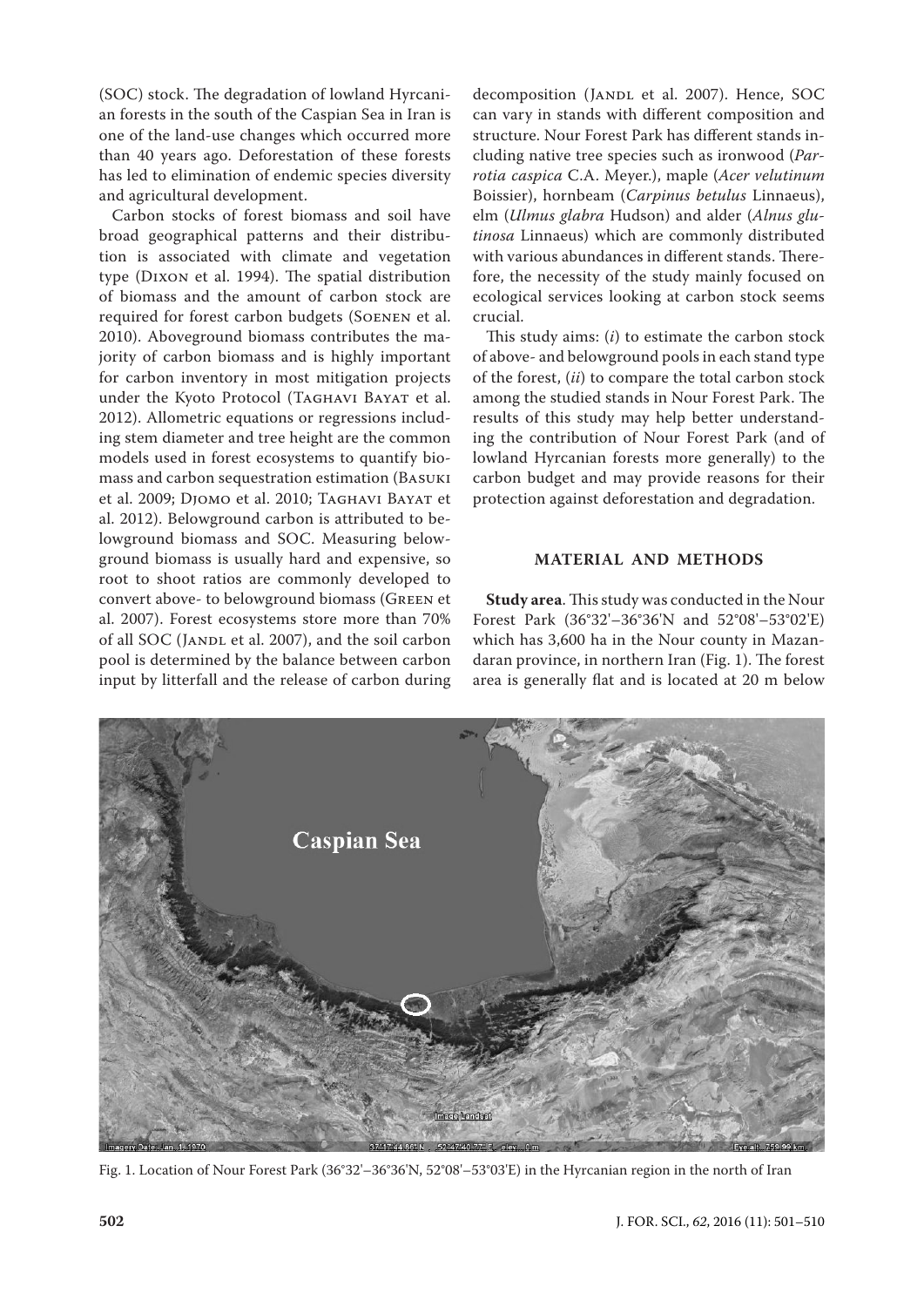sea level. Meteorological parameters were directly measured between 1985 and 2014 at Nowshahr meteorological station which indicated that mean annual precipitation and temperature of this studied area were 1,293.5 mm and 16.1°C, respectively (VAHEDI 2016). Surface soils are alluvial, deep and not well drained with clay loam texture. The soils were developed from the same parent material in the whole forest. The natural stands of *Alnus glutinosa*-*Parrotia persica* (AI), *Acer velutinum*-*Parrotia persica* (MI) and *Ulmus glabra*-*Carpinus betulus* (EH) are commonly broadleaved mixedspecies stands in the Nour Forest Park. There are native tree species in each stand in a mixture with other ones which are ash (*Fraxinus excelsior* Linnaeus), Caucasian walnut (*Pterocarya fraxinifolia* Lamarck), Persian poplar (*Populus caspica* Linnaeus), oak (*Quercus castaneifolia* Linnaeus) and common fig (*Ficus carica* Linnaeus).

**Sampling method**. Three stand types of AI, MI and EH were used for collecting samples in the Nour Forest Park. Five nested sampling quadrats were established based on a completely randomized block design in each stand type. There were five replications for each stand type in the forest though five plots were randomly allocated in each stand. Quadrats of regular shape with dimensions of  $20 \times 20$ ,  $1 \times 1$  and  $0.5 \times 0.5$  m in turn were used as plots for measuring tree biomass, vegetation and litter (BARNES et al. 1998; KIRBY, POTVIN 2007; SINGH et al. 2011; HAGHDOOST et al. 2013). The inventory of all tree species was performed in the entire plot ( $20 \times 20$  m), and all vegetation was assessed in subplots of  $1 \text{ m}^2$  that were located at the corners and centre of the plots. In each plot, tree height, DBH, crown diameter in two perpendicular directions (length and width crown diameters measured perpendicularly to each other), height to the base of the crown and percentage of foliage density within the crown or canopy were measured (HAGHDOOST et al. 2013). Subplots of  $0.5 \times 0.5$  m were established in each  $1 \text{ m}^2$  plot located at the corners and centre of the main plot (KIRBY, POTvin 2007). All herbaceous plants were harvested and the entire leaf litter was collected. In each  $0.5 \times 0.5$  m subplot, soils were dug up to a depth of 40 cm and soil samples were taken from 0–20 cm and 20–40 cm depth layer. The soil samples were then stored per layer, mixed accordingly and transported to the laboratory. Soil samples were air-dried and sieved (2-mm mesh) for laboratory analyses. All other materials < 2 mm were included in the soil samples for the soil carbon analysis (PEICHL, Arain 2006). Soil samples were analysed by a local laboratory for their carbon concentration. Soil organic carbon concentration is received after oxidation with a dichromate-sulphuric acid mixture, heated at 120°C (Walkley, Armstrong Black 1934). Bulk density was determined by excavating with a cylinder (MACDICKEN 1997).

**Analysis of tree biomass and carbon estimation**. The allometric relation of Ponce-Hernan-DEZ et al. (2004) was used for estimating aboveand belowground biomass in each natural stand. In order to estimate the tree aboveground biomass, trees were sorted according to their morphology including the stem and crown form (Fehse et al. 2002; HAGHDOOST et al. 2013). To estimate stem biomass, basal area  $(BA)$  and stem volume  $(V<sub>s</sub>)$  of each tree were calculated (Eqs 1 and 2):

$$
BA = (\pi/4) \times DBH^2 \tag{1}
$$

$$
V_s = BA \times h \times F_{\text{fa}} \tag{2}
$$

where:

*h* – tree height,

 $F<sub>f</sub>$  – average form factor.

Based on the tree species architectures in the Hyrcanian forests, the average form factor of 0.5 was considered in Eq. 2 (Namiranian 2003).

To calculate crown volume  $(V_c)$ , Eq. 3 was used (PONCE-HERNANDEZ et al. 2004; HAGHDOOST et al. 2013):

$$
V_{\rm c} = [(\pi \times Db^2)/12] \times CF \Longleftrightarrow Db = (L+W)/2 \qquad (3)
$$

where:

*Db* – average diameter of the crown,

- *CF* correction factor reflecting the proportion of branches and foliage within the crown volume,
- *L* crown length,
- *W* crown width.

The actual proportion of the volume occupied by branches and foliage was estimated by standing beneath the canopy or crown beside the trunk, and obtaining a careful visual appreciation of the canopy structure (HAGHDOOST et al. 2013). Biomass (stem and crown) in kilograms was calculated by multiplying the sum of stem and crown volumes by the wood density (*WD*) of each tree species using Eq. 4:

$$
Biomass = (V_s + V_c) \times WD \times 1000 \tag{4}
$$

The tree species-specific wood density values were used in the study based on the lists for Hyrcanian forests in the north of Iran reported by Parsapajouh (2015). The specific wood density values for each tree species observed in each stand type in the Nour Forest Park are summarized in Table 1.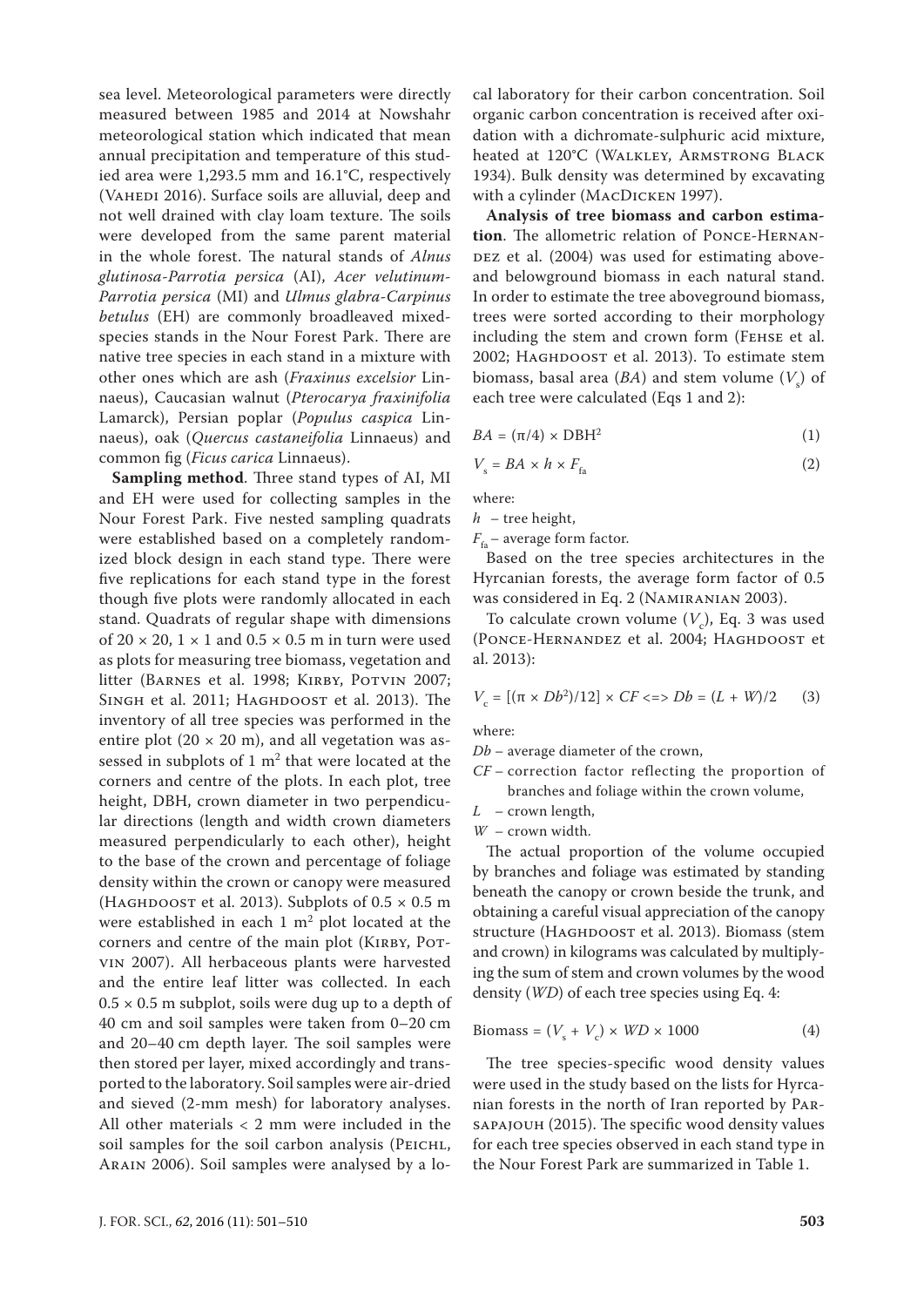Total tree aboveground biomass was obtained by summing the stem and crown biomass. Belowground biomass of each tree was estimated by the root to shoot ratio suggested by Ponce-Hernan-DEZ et al. (2004). HAGHDOOST et al. (2013) reported that 30% of aboveground biomass of broadleaved species represents root biomass. The carbon stock in each biomass component of trees (above- and belowground biomass) was obtained by multiplying the biomass by a conversion factor that represents the average carbon concentration in biomass.

Total carbon content of trees (the sum of aboveand belowground biomass of trees) was calculated as the product of dry mass and assumed carbon concentration of 50% (MacDicken 1997; Dube et al. 2009; Zhu et al. 2010; Singh et al. 2011) in the present study.

**Analysis of herb and litter biomass C estimation**. Herbaceous biomass was estimated by harvesting in  $1 \times 1$  m subplots at the peak productive season in mid-April to June in 2013. The above- and belowground parts were separated, cleaned, and oven-dried at 60–65°C for 72 h in the laboratory (Zhu et al. 2010; Singh et al. 2011). The same process was used to obtain litterfall biomass in  $0.5 \times 0.5$  m subplots. Litter and herbs were separately combusted at 400°C, and the carbon concentration of herbaceous vegetation and litter layer was measured using Eq. 5 (Allen et al. 1986):

$$
Ash\% = (W_3 - W_1)/(W_2 - W_1) \Rightarrow C\% =
$$
  
(100 - Ash\%) × 0.58 (5)

where:

 $W_1$  – weight of crucibles,

 $W<sub>2</sub>$  – weight of oven-dried ground samples + crucibles,

 $W_3$  – weight of ash + crucibles,

C% – organic carbon concentration.

**Analysis of soil organic carbon**. After soil sampling and measuring the data, the soil organic carbon stock was calculated using Eq. 6:

$$
SOC = C\% \times BD \times D \tag{6}
$$

where:

SOC – soil organic carbon stock per hectare,

 $BD$  – soil bulk density (g·cm<sup>-3</sup>),

*D* – soil depth layer (cm).

**Statistical analysis**. The normality of the variables was checked using the Kolmogorov-Smirnov test, while Levene's test helped to examine the equality of the variances. One-way ANOVA with PROC GLM was used in SPSS Statistics (Version 17.0, 2008) to compare above- and belowground biomass C and SOC stock between the different

Table 1. The specific wood density of tree species in the Hyrcanian forests of Iran (Parsapajouh 2015)

| <b>Species</b>                         | Wood density $(g \cdot cm^{-3})$ |
|----------------------------------------|----------------------------------|
| Alnus glutinosa Linnaeus               | 0.49                             |
| Parrotia caspica C.A. Meyer            | 0.81                             |
| <i>Acer velutinum</i> Boissier         | 0.61                             |
| Carpinus betulus Linnaeus              | 0.79                             |
| Ulmus glabra Hudson                    | 0.64                             |
| Fraxinus excelsior Linnaeus            | 0.65                             |
| <i>Pterocarya fraxinifolia</i> Lamarck | 0.43                             |
| <i>Populus caspica</i> Linnaeus        | 0.47                             |
| Quercus castaneifolia Linnaeus         | 0.75                             |
| <i>Ficus carica</i> Linnaeus           | 0.68                             |

natural stands. Duncan's test was used to separate the averages of the dependent variables that were significant. A paired *t*-test was used to compare all soil features between two different depths. An independent t-test sample was used to compare C concentration and C stock between herbs and litter.

# **RESULTS**

# **Biomass C stock**

There were 431, 303 and 385 trees per hectare in total in AI, MI and EH forest stands, respectively (Table 2). Except abundant-dominant tree species in each stand, there was some discrepancy in the number of individuals per tree species distributed in the different stands. The results of ANOVA indicated that the mean DBH  $(F = 0.889<sup>ns</sup>)$  and mean tree height ( $F = 2.353<sup>ns</sup>$ ) were not significantly different  $(P > 0.05)$  between the studied stands (Table 2), im-



Fig. 2. Carbon stock of stand-specific biomass in Nour Forest Park (no significant difference between C stocks of crown and roots in *Acer velutinum*-*Parrotia persica* stand) AI – *Alnus glutinosa*-*Parrotia persica*, MI – *Acer velutinum*-*Parrotia persica*, EH – *Ulmus glabra*-*Carpinus betulus*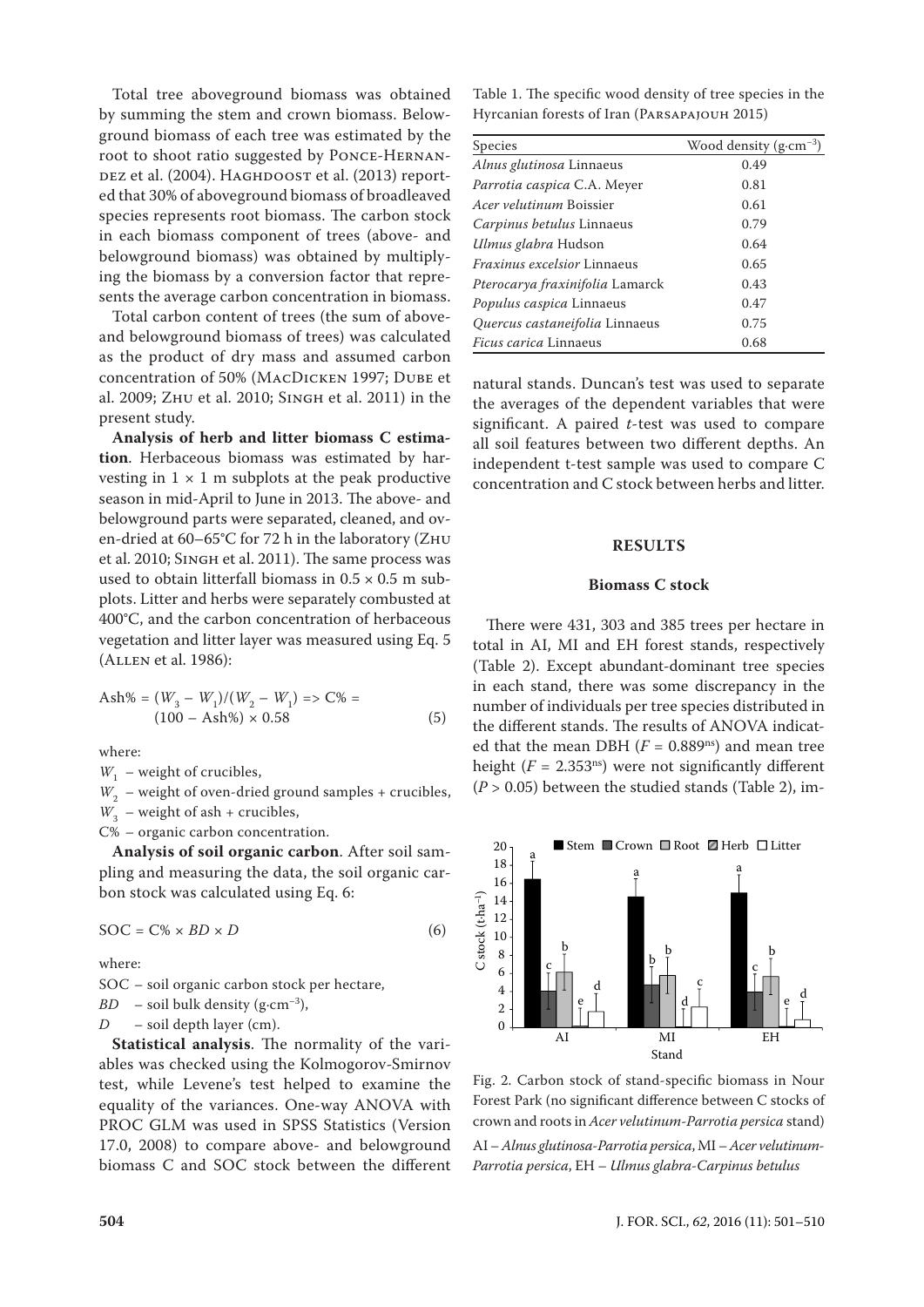|                                 | AI                       |                            | МI                 |                          | <b>EH</b>                  |                        |                          |                            |                    |         |
|---------------------------------|--------------------------|----------------------------|--------------------|--------------------------|----------------------------|------------------------|--------------------------|----------------------------|--------------------|---------|
| <b>Species</b>                  | $\overline{N}$<br>per ha | mean<br><b>DBH</b><br>(cm) | mean<br>h(m)       | $\overline{N}$<br>per ha | mean<br><b>DBH</b><br>(cm) | mean<br>h(m)           | $\overline{N}$<br>per ha | mean<br><b>DBH</b><br>(cm) | mean<br>wh(m)      | Total   |
| Alnus glutinosa Linnaeus        | 225                      |                            |                    | 12.5                     |                            |                        | 29.8                     |                            |                    | 267.3   |
| Parrotia caspica C.A. Meyer     | 140.5                    |                            |                    | 99.5                     |                            |                        | 49.5                     |                            |                    | 289.5   |
| <i>Acer velutinum</i> Boissier  | 12.3                     |                            |                    | 101.8                    |                            |                        | 25                       |                            |                    | 139.1   |
| Carpinus betulus Linnaeus       | 5.4                      |                            |                    | 32                       |                            |                        | 111.2                    |                            |                    | 148.6   |
| Ulmus glabra Hudson             | $\qquad \qquad -$        | 41.2                       | 24.9               | 1.7                      | 41.25                      | 25.05                  | 128.5                    | 39                         | 23.1               | 130.2   |
| Fraxinus excelsior Linnaeus     | 11.5                     | ± 3.4 <sup>a</sup>         | ± 1.7 <sup>a</sup> | 12.1                     | ± 3.7 <sup>a</sup>         | $\pm$ 1.3 <sup>a</sup> | 9.5                      | $\pm 4^a$                  | ± 1.3 <sup>a</sup> | 32.8    |
| Pterocarya fraxinifolia Lamarck | 8.3                      |                            |                    | 14.2                     |                            |                        | 10.5                     |                            |                    | 33      |
| Populus caspica Linnaeus        | 12.5                     |                            |                    | 15.9                     |                            |                        | 12.5                     |                            |                    | 40.9    |
| Quercus castaneifolia Linnaeus  | 3.2                      |                            |                    | 1.1                      |                            |                        | 6.4                      |                            |                    | 10.7    |
| <i>Ficus carica</i> Linnaeus    | 12.1                     |                            |                    | 12.2                     |                            |                        | 1.9                      |                            |                    | 26.3    |
| Total                           | 430.9                    |                            |                    | 303                      |                            |                        | 384.9                    |                            |                    | 1,118.8 |

Table 2. Number of tree species (*N*) per hectare, mean DBH ± standard error, and mean height (*h*) ± standard error characterized in each of the forest stands

mean values with the same letter in each row do not differ significantly

AI – *Alnus glutinosa*-*Parrotia persica*, MI – *Acer velutinum*-*Parrotia persica*, EH – *Ulmus glabra*-*Carpinus betulus*

plying that mean DBH (cm) and tree height (m) were homogeneous in all stands.

Despite the variation of tree species and number of trees per hectare in the studied stands, the aboveground trees-compartment-specific biomass including stem and crown was not significantly different between the three stands (Table 3). The root biomass was not significantly different between the stands either (Table 3). The results of Duncan's test within each stand showed that the C stock of stems significantly contributed the majority of total biomass (Fig. 2). According to Fig. 2, there were significant differences between the biomass proportions (stem, crown, root, herbs, and litter) within each stand; however, in the MI stand there was no significant difference between the biomass of crowns and that of roots.

The results of Levene's test in the output of independent *t*-test samples showed the equality of variance associated with the distribution of C concentration (%) of herbaceous vegetation and of litter in the studied stands  $(F = 0.03, P$ -value = 0.287, which is greater than 0.1) (Table 4).

Moreover, the result of the *t*-test showed that the C concentration was not significantly different between litter and herbaceous vegetation within AI and MI stands; however, in EH stand there was a significant difference between C concentrations of litter and herbaceous cover (Fig. 3). Moreover, the results documented that the C stock was significantly different between herbs and litter layers in all the three stands (Table 4). The C stock of litter layer was significantly higher in comparison with the C stock of herbs within each stand (Fig. 2). However, the analysis of variance showed that the C stock of herbs and litter was not significantly different between the three stand types. Furthermore, Duncan's test showed that herbaceous vegetation significantly contributed the least C stock within each stand (Fig. 2).

# **Soil organic carbon stock**

Soil features including bulk density, organic C concentration and SOC stock were not significantly different at the two soil depths (0–20 and 20–40 cm;

Table 3. Carbon stock of tree biomass compartments, herbs and litter under different stands

| Stand type | Tree biomass compartments   |                   |                   |                    | Herbs                            | Litter             |                             |  |
|------------|-----------------------------|-------------------|-------------------|--------------------|----------------------------------|--------------------|-----------------------------|--|
|            | stem                        | crown             | root              |                    |                                  |                    |                             |  |
|            | C stock $(t \cdot ha^{-1})$ |                   |                   | C(%)               | C stock $(t$ -ha <sup>-1</sup> ) | C(%)               | C stock $(t \cdot ha^{-1})$ |  |
| AI         | $16.47^{\rm a}$             | 4.04 <sup>a</sup> | $6.15^{a}$        | 20.34 <sup>a</sup> | $0.1496^{\rm a}$                 | 26.93 <sup>a</sup> | 1.76 <sup>a</sup>           |  |
| MI         | $14.52^{\rm a}$             | 4.75 <sup>a</sup> | 5.78 <sup>a</sup> | $22.82^{\rm a}$    | $0.0625$ <sup>a</sup>            | 35.57 <sup>a</sup> | 2.28 <sup>a</sup>           |  |
| EH         | $14.95^{\rm a}$             | 3.93 <sup>a</sup> | 5.66 <sup>a</sup> | $18.64^{\rm a}$    | $0.1088$ <sup>a</sup>            | 30.91 <sup>a</sup> | 0.88 <sup>a</sup>           |  |

mean values with the same letter in each column do not differ significantly

AI – *Alnus glutinosa*-*Parrotia persica*, MI – *Acer velutinum*-*Parrotia persica*, EH – *Ulmus glabra*-*Carpinus betulus*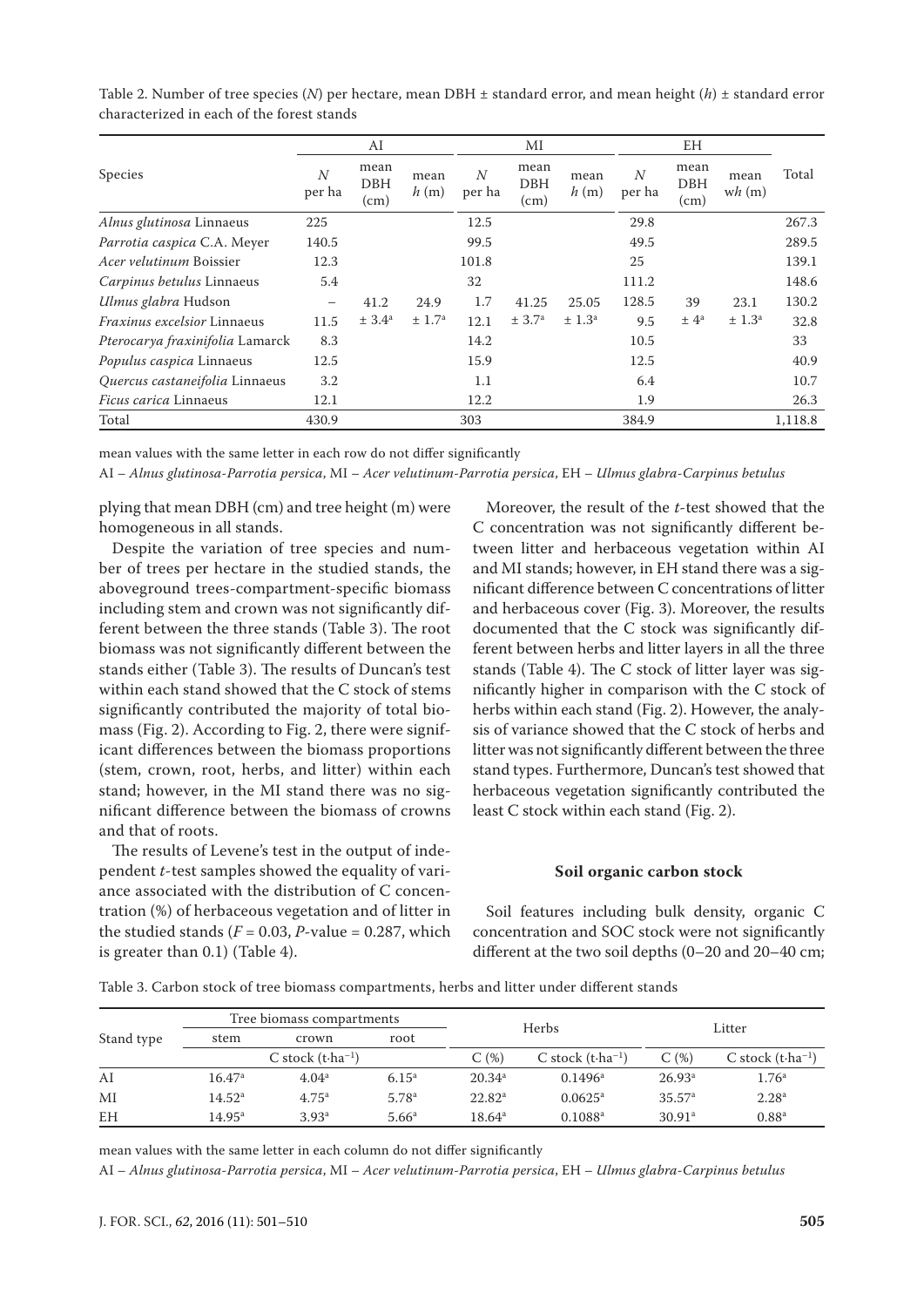Table 4. The results of the independent sample *t*-test between C concentration of herbs and litter layer in the Nour Forest Park

|                                            | <i>F</i> -value       | Mean residual<br>$(95\% \text{ conf. int.})$ | t-value  |
|--------------------------------------------|-----------------------|----------------------------------------------|----------|
| C concentration $(\%)$ 0.030 <sup>ns</sup> |                       | $10.53(4.01-17.05)$ 3.42**                   |          |
| C stock $(t \cdot ha^{-1})$                | $0.425$ <sup>ns</sup> | $1.25(0.66 - 1.84)$                          | $4.49**$ |

ns – not significant ( $P > 0.05$ ), conf. int. – the lower and upper limit of the confidence interval of a difference between herb and litter C concentration, \*\**P* < 0.01

 $P > 0.05$ ) in AI stand (Table 5). But organic C  $(\%)$ and SOC stock were significantly different at the two soil depths in MI and EH stands (Table 5). Accordingly, the result of the paired *t*-test showed that the bulk density was not significantly different between the two different soil depths in the three stands (Table 5). The result of ANOVA confirmed that bulk density, organic C (%) and SOC stock associated with each soil depth did not differ significantly between the three stands (Table 6).

# **DISCUSSION**

Total carbon stock in the natural stands of the Nour Forest Park ecosystem was assessed in different carbon pools including trees, herbs, litter and soil. The results showed that in all stands, the carbon stock of trees had the majority contribution to the aboveground carbon stock, and most of the biomass allocation was concentrated in the stem. Many studies on the aboveground biomass of forests in different biomes reported that the tree stem (total stem, trunk, bole) accounts for the majority of total tree weight and carbon stock (Vann et



Fig. 3. Stand-specific carbon concentration of herbaceous vegetation and litter (significant difference only in *Ulmus glabra*-*Carpinus betulus* stand)

AI – *Alnus glutinosa*-*Parrotia persica*, MI – *Acer velutinum*-*Parrotia persica*, EH – *Ulmus glabra*-*Carpinus betulus*

Table 5. The results of the paired *t*-test of soil features between the first (0–20 cm) and second (20–40 cm) soil depth

| Stand<br>type | Soil feature                               | Mean residual<br>$(95\% \text{ conf. int.})$ | t-value              |
|---------------|--------------------------------------------|----------------------------------------------|----------------------|
|               | bulk density (g $\cdot$ cm <sup>-3</sup> ) | $0.10 (-0.22 - 0.43)$                        | 1.34 <sup>ns</sup>   |
| AI            | organic $C(\%)$                            | $0.25(-0.66-1.17)$                           | 1.21 <sup>ns</sup>   |
|               | SOC stock $(t$ -ha <sup>-1</sup> )         | $10.62 (-13.09 - 34.33)$                     | $1.92$ <sup>ns</sup> |
| МI            | bulk density $(g \cdot cm^{-3})$           | $0.16 (-0.12 - 0.45)$                        | $2.49^{ns}$          |
|               | organic $C$ (%)                            | $0.28(0.11 - 0.44)$                          | $7.37*$              |
|               | SOC stock $(t$ -ha <sup>-1</sup> )         | $11.61(5.22 - 18.005)$                       | $7.82*$              |
| EH            | bulk density $(g \cdot cm^{-3})$           | $0.12 (-0.05 - 0.29)$                        | $2.96^{ns}$          |
|               | organic $C$ (%)                            | $0.30(0.18 - 0.41)$                          | $11.33**$            |
|               | SOC stock $(t$ -ha <sup>-1</sup> )         | $12.95(9.57 - 16.34)$                        | 16.47**              |

AI – *Alnus glutinosa*-*Parrotia persica*, MI – *Acer velutinum*-*Parrotia persica*, EH – *Ulmus glabra*-*Carpinus betulus*, SOC – soil organic carbon, conf. int. – the lower and upper limit of the confidence interval of a difference between herb and litter C concentration, ns – not significant ( $P > 0.05$ ), \**P* < 0.01, \*\**P* < 0.05

al. 1998; Peichl, Arain 2006; Basuki et al. 2009; Marshall et al. 2012). The results of this study indicated that the stem biomass of trees was not significantly different between the studied stands. Comparison of the carbon stock of tree compartments in the different stands showed that the carbon stock of crown and roots was not significantly different in MI stand, implying that the crown had a higher contribution to tree aboveground biomass in the stand. That might be due to the composition and structure of these stands in the studied forest. As the product of square DBH and tree height  $(DBH<sup>2</sup>h)$  is a surrogate of tree volume (HENRY et al. 2010), and because it has a major role for representing the biomass distribution in a tree, the distribution of tree species with different DBH classes and tree height can be the main key for a difference in the amount of biomass and carbon stock in the tree layer in each of the studied stands. Although the abundance (number of trees per hectare) of dominant and co-dominant tree species was different in the three stands, the mean DBH and total *h* of trees in the stands were not significantly different. The standard form factor of 0.5 for the stem volume of trees (Cannell 1984; Peichl, Arain 2006) used in the standard biometric equation in this study (Eq. 2) can be a determining variable which influences the amount of stem carbon stock. As tree species in natural forests have different architecture and various growth trend, it is expected that the form factor of stems might be highly significantly different in forests. However, according to Namiranian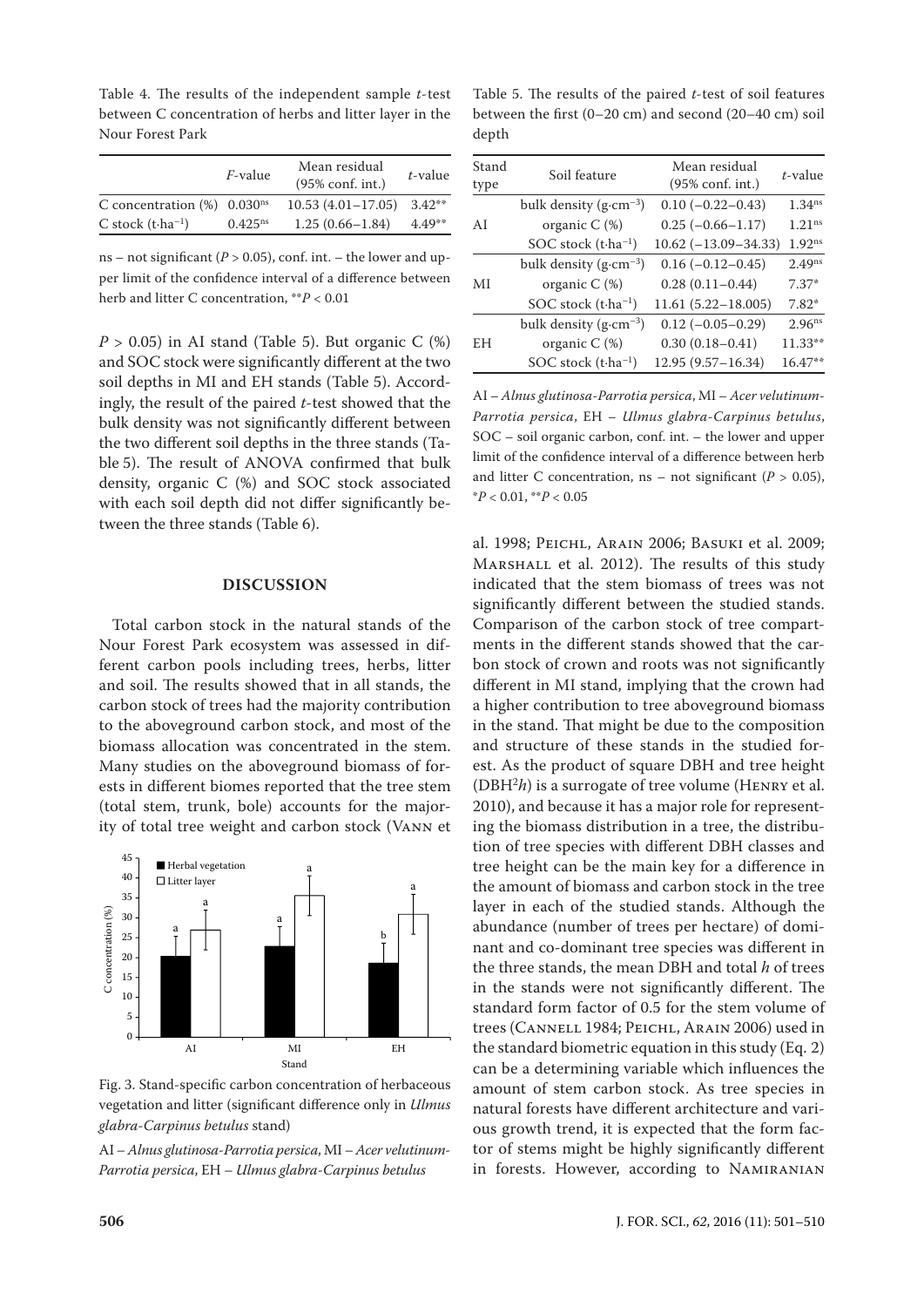Table 6. Soil features under different stands at two different depths

|           |                                     | Soil depth        |                                  |                                     |                     |                                       |  |  |  |
|-----------|-------------------------------------|-------------------|----------------------------------|-------------------------------------|---------------------|---------------------------------------|--|--|--|
| Stand     |                                     | $0 - 20$ cm       |                                  | $20 - 40$ cm                        |                     |                                       |  |  |  |
| type      | bulk density<br>$(g \cdot cm^{-3})$ | organic C<br>(% ) | SOC stock<br>$(t \cdot ha^{-1})$ | bulk density<br>$(g \cdot cm^{-3})$ | organic C<br>$(\%)$ | SOC stock<br>$(t$ ·ha <sup>-1</sup> ) |  |  |  |
| AI        | $1.55^{\rm a}$                      | 1.32 <sup>a</sup> | 41.08 <sup>a</sup>               | $144^a$                             | 1.06 <sup>a</sup>   | 30.46 <sup>a</sup>                    |  |  |  |
| MI        | 1.53 <sup>a</sup>                   | 1.14 <sup>a</sup> | 35.88 <sup>a</sup>               | 1.36 <sup>a</sup>                   | 0.89a               | 24.26 <sup>a</sup>                    |  |  |  |
| <b>EH</b> | 1.73a                               | 1.37 <sup>a</sup> | 47.4 <sup>a</sup>                | 1.61 <sup>a</sup>                   | 1.08 <sup>a</sup>   | $34.44^a$                             |  |  |  |

mean values with the same letter in each column do not differ significantly; AI – *Alnus glutinosa*-*Parrotia persica*, MI – *Acer velutinum*-*Parrotia persica*, EH – *Ulmus glabra*-*Carpinus betulus*, SOC – soil organic carbon

(2003), the standard form factor of 0.5 for broadleaved tree species in the north of Iran can be used in the standard biometric equation of stem volume if there is no information or measurement for tree architecture in forests. Although species- or sitespecific allometric equations could have been used for tree biomass estimation on the local scale, no allometric equations were developed because of the highly protective management in the forest.

This study assumed the 50% carbon concentration of wood biomass to estimate the carbon stock in the various compartments. In reality, there is a variation in carbon concentration within trees and among species and also between slowly growing and fast growing species (Loaiza Usuga et al. 2010). That means there are some errors associated with this assumption that can be corrected by better knowledge of carbon concentration in the tree species in the stands. In fact, the 50% carbon concentration based on the literature might be a source of estimation uncertainty, and may produce under- or overestimation of total tree carbon stock. Carbon stock of root biomass was 30% of the total tree aboveground carbon stock, which is a common ratio of roots to shoots related to the forest ecosystems (Ponce-Hernan-DEZ et al. 2004). The root to shoot ratio decreases with increasing aboveground biomass and stand age (Peichl, Arain 2006; Green et al. 2007). As tree rooting in forest ecosystems depends on the age of trees, it can be the main factor for the discrepancy of root biomass among the trees. Based on quite homogeneous DBH and tree height of the stands in this study which showed approximately similar age of the stands though the age of the stands was not directly reported in the results, it was expected that the age of the stands could not be a key factor for the significance of root biomass variation in the studied stands. As noted, the root carbon stock was not significantly different between the three stands because the mean biophysical traits (mean DBH and *h*) were significantly similar in the stands. Development of root biomass not only depends on tree species, but

also is related to stand architecture, composition and tree biophysical traits. So, there could be a strong probability that the significantly similar difference in the root carbon stock in the stands could be in association with these characteristics.

Contrary to the carbon concentration of trees, the carbon concentration of both ground layers (herbs and litter) was directly calculated in the study. The results showed that the carbon concentration in ground components is within a range of 19–36% of dry biomass in the studied stands. Some studies in the literature used a standard carbon concentration of 50% for herbs and litter (Peichl, Arain 2006; Zhu et al. 2010; Singh et al. 2011). However, applying this standard carbon concentration may cause errors (Peichl, Arain 2006; Green et al. 2007). According to the results of the present study, using the 50% carbon concentration in the dry biomass for herbs and litter may estimate the carbon stock value between 24 and 31%. Thus, the carbon pool estimates may be improved by using the specific carbon concentrations for individual components of biomass. The results showed that there was a significant difference in the carbon concentration between herbs and litter in EH stand only, while it was similar in AI and in MI stands. Higher organic carbon contributions from litterfall may be attributed to higher microbial activity, moisture conditions, organic matter quality and quantity of litter (i.e. leaf area index) (RIGOBELO, NAHAS 2004). The codominant tree species in AI and MI stands is *P*. *persica* with the most abundant number; however, dominant and codominant tree species (*U*. *glabra* and *C*. *betulus*) are different in EH stand. Hence, the quality and quantity of litterfall from the trees cause the higher organic carbon concentration in EH stand. There was no significant difference in the carbon stock of herb layer and of litter layer between the three natural stands. However, there was a significant difference in carbon stocks between both layers within each stand. Loaiza Usuga et al. (2010) concluded that there were high carbon stocks in the litter layer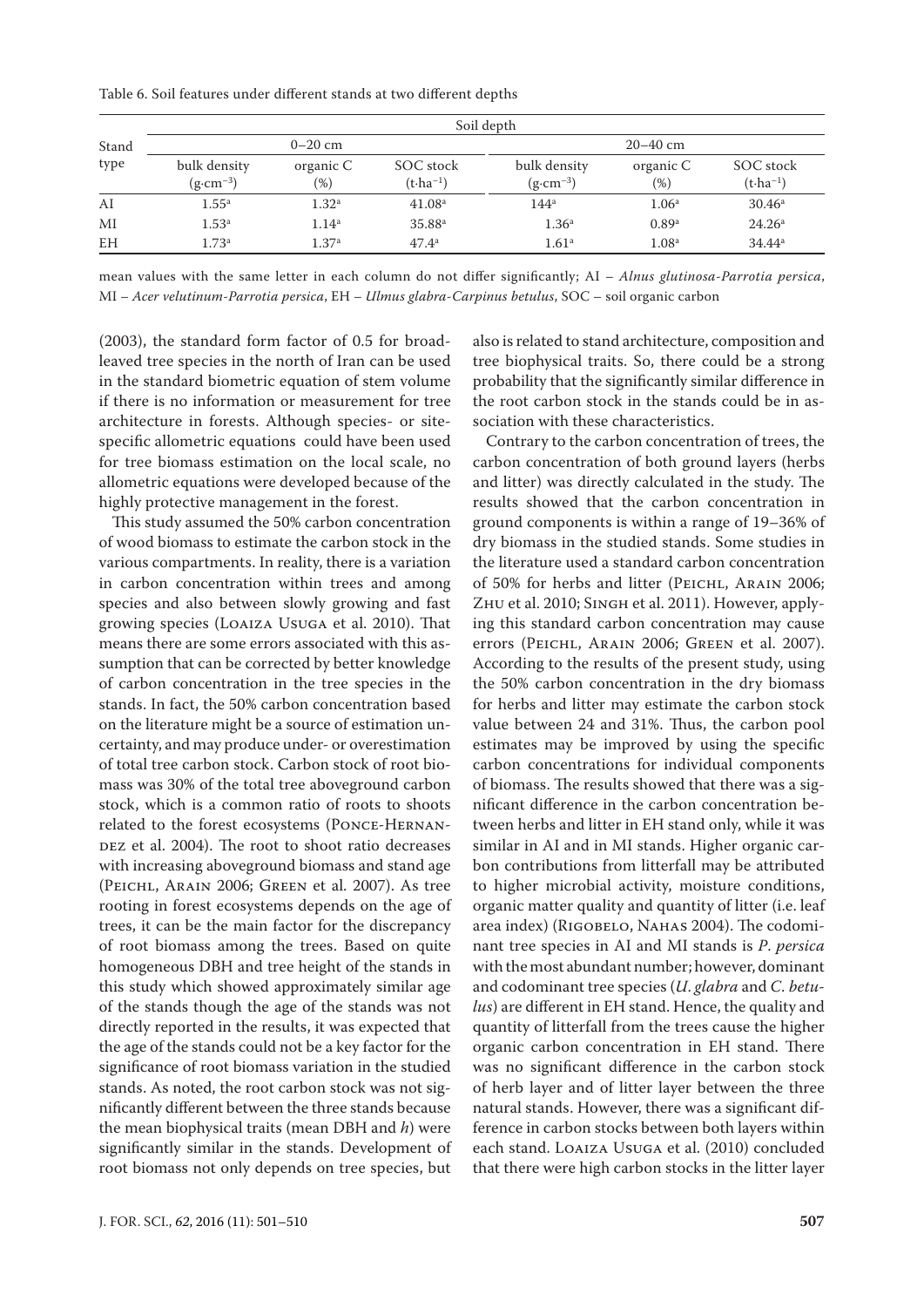with respect to the humus layer and in the materials with a medium rate of decomposition in different tropical forests. Forest ground vegetation biomass is generally highly variable, which depends on forest management, stand-specific canopy coverage and soil conditions, which affect light, water and nutrient availability for the development of ground vegetation in temperate forests (PEICHL, ARAIN 2006; HAGHDOOST et al. 2013). HAGHDOOST et al. (2013) studied the total carbon stock in different stands and land uses, and concluded that natural forests had the lowest carbon stock in the herb layer due to the thick litter layer on the forest floor that constrained the growth of grasses. They also reported that the natural forest had greater carbon storage in litter because of greater litter production due to the old age of stands. It can also be attributed to slower litter decomposition due to the characteristics of dominant/codominant tree species of the stands, though the microclimate, wind speed and season of litterfall (autumn) can have respective effects as well (PEICHL, ARAIN 2006).

The soil organic carbon stock was significantly different at two different depth layers in MI and EH stands except in AI stand. *Alnus glutinosa*-*Parrotia persica* organic carbon concentration was significantly similar at the two depths, implying that the sources of organic carbon concentration at both depths were similar. Varamesh et al. (2009) concluded that the concentration of organic carbon at different soil depths depends on the amount of humus, canopy coverage, and vegetation species (HAGHDOOST et al. 2013). The accumulation of litter in the humus layer induces the higher carbon concentration and SOC stock in the soil surface layer; however, this carbon concentration and SOC stock on the surface might be transferred to the deeper depth by leaching the organic matters. Arevalo et al. (2009) reported that the lack of mixing of the surface litter material with the mineral soil caused the low carbon stocks in the mineral soil at the natural forest site. The patterns of carbon accumulation and loss vary according to location, soil type and tree species (Turner et al. 2005). The present study showed that the second depth of soil (20–40 cm) had lower SOC stocks in MI and in EH stands. In this study, although the SOC stock was significantly different between the two depths within each stand, the value did not vary significantly between the stands. Bulk density can be a useful indicator of soil changes which can be attributed to losses in soil quality, soil aggregation resulting in a loss of the superficial layers, creating compaction and erosion process problems, increasing the loss of physical and chemical soil quality (Alfsen et al. 2001; Jaramillo et al. 2004; Loaiza Usuga et al. 2010). In the present study, soil depth-specific bulk density did not change in the stands. Therefore, it can be considered that the quality, stability, physical and chemical structure of the soil aggregates was similar in the three studied stands. Some studies suggested that SOC stocks differ between the different land uses depending on the inputs of organic matter, soil microclimates, increase/decrease in decomposability of organic matter, of crop residues due to changed litter quality (for example, lowered C:N ratio and lignin content) and soil disturbances (POST, KwON 2000; LAL 2005; Наснроозт et al. 2013). The result is probably attributed to high homogeneity of soil organic carbon, most likely associated with the similarity in the amount of tree biomass carbon, litter, microclimate on a local scale and invariability in topography due to the flatness of the forest site. High heterogeneity in the edaphic carbon stock on a local scale is associated with the variability in topography, soil structure and texture, parent material, soil depth and microclimate, although it has interrelations with other components like forest floor and tree biomass (Loaiza Usuga et al. 2010). Here, carbon stock in soils contributed the majority of ecosystem carbon storage; however, the ground carbon stock layers (herbs and litter) were the smallest carbon pools. Although the carbon stocks of ground layers were relatively small, plant matter (and litter layer) was the most important source of carbon inputs in the soil (Leake et al. 2006; Loaiza Usuga et al. 2010). Nevertheless, the mineral soil provides a major carbon reservoir and remains an important component of the overall forest ecosystem carbon budget (PEICHL, ARAIN 2006).

Many studies emphasized that previous land use and land management can be among the important issues for the variability of C stock distribution in different pools in the forest (OLIVER et al. 2004; PEICHL, ARAIN 2006; GREEN et al. 2007; LOAIZA Usuga et al. 2010; Haghdoost et al. 2013). According to the history of the Nour Forest Park, the total studied area of the forest did not change until new land use 50 years ago, showing a homogeneous variation of carbon pools in different stands.

# **CONCLUSIONS**

The significance of each biomass component and soil mineral layers within each stand showed that the total SOC stock contributed the majority of car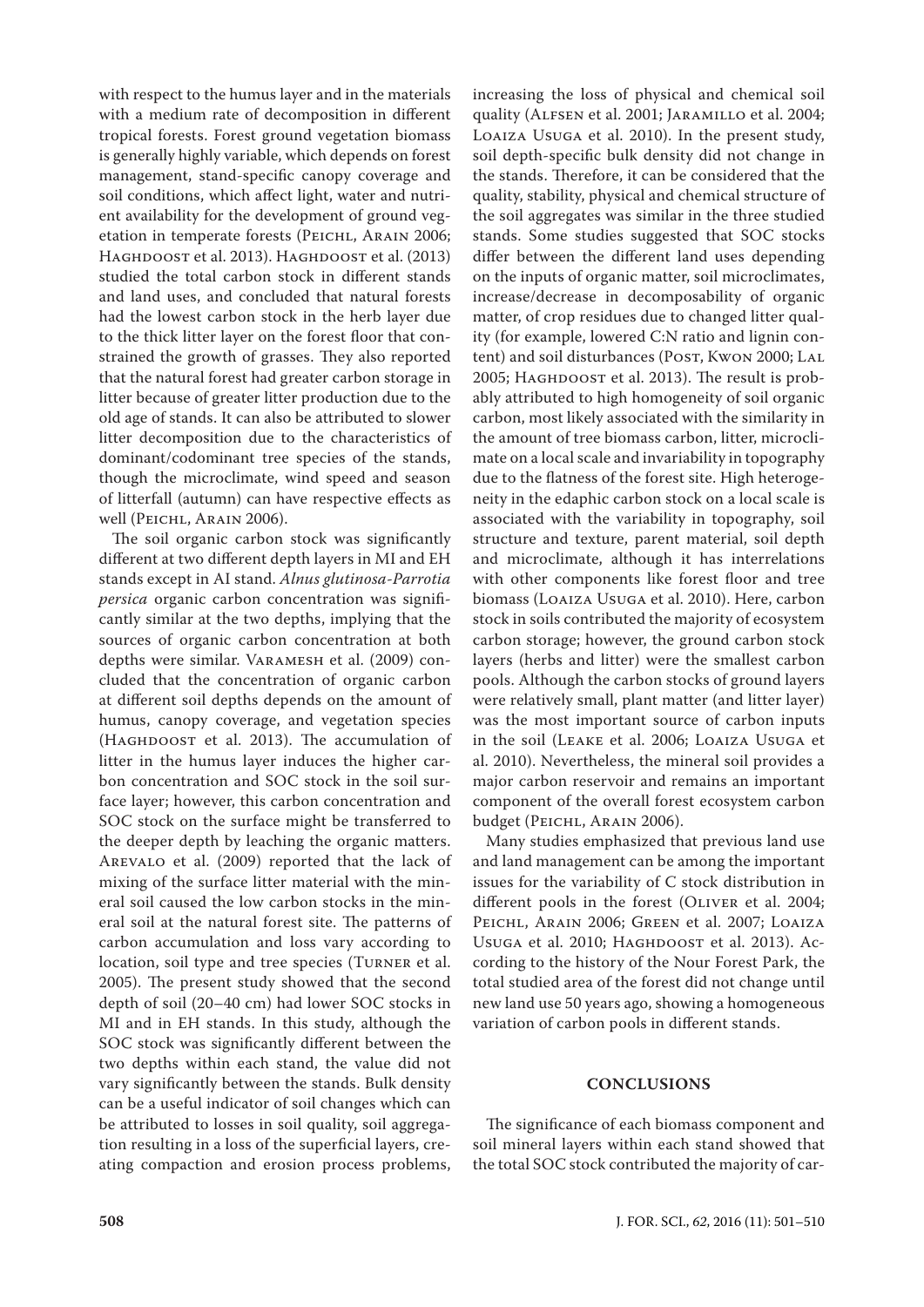bon pools within the stands. The findings showed that although the three different stand types were focused on estimating the above- and belowground carbon stock, the amount of carbon pools unexpectedly was not significantly different between the stands. Therefore, the results implied that there was a balance of the local carbon cycle in the Nour Forest Park or at least in the studied stands of the forest. According to the findings in this study, we can conclude that the stand type and composition could not be a key factor for significant variations of carbon pools in the different stands. Furthermore, some studies reported that the stand type and composition, in agreement with this study, were not highly determining factors for variations of the carbon stock in forest ecosystems (KIRBY, POTVIN 2007; HOLLINGSWORTH et al. 2008). Since the forest is protectively managed, the balance of carbon variation would mainly be influenced by the management though biotic and abiotic factors could have been other determining factors for the variations of carbon pools in the stands.

# **Acknowledgement**

We thank Mr. E. KHATIBNIA, the personnel of the Natural Resources Organization of Nowshahr, for helping us in the field work.

# **References**

- Alfsen K., Bye T., Glomsroed S., Wiig H. (2001): Soil degradation and economic development in Ghana. Environment and Development Economics, 2: 119–143.
- Allen S.E., Grimshaw H.M., Rowland A.P. (1986): Chemical analysis. In: Moore P.D., Chapman S.B. (eds): Method in Plant Ecology. Oxford, London, Blackwell Scientific Publications: 285–344.
- Arevalo C.B.M., Bhatti J.S., Chang S.X., Sidders D. (2009): Ecosystem carbon stocks and distribution under different land-uses in north central Alberta, Canada. Forest Ecology and Management, 257: 1776–1785.
- Bahrami A., Emadodin I., Ranjbar Atashi M., Bork H.R. (2010): Land-use change and soil degradation: A case study, North of Iran. Agriculture and Biology Journal of North America, 1: 600–605.
- Barnes B.V., Zak D.R., Denton S.R., Spurr S.H. (1998): Forest Ecology. New York, John Wiley & Sons, Inc.: 774.
- Basuki T.M., van Laake P.E., Skidmore A.K., Hussin Y.A. (2009): Allometric equations for estimating the aboveground biomass in tropical lowland Dipterocarp forests. Forest Ecology and Management, 257: 1684–1694.
- Cannell M.G.R. (1984): Woody biomass of forest stands. Forest Ecology and Management, 8: 299–312.
- Dixon R.K., Brown S., Houghton R.A., Solomon A.M., Trexler M.C., Wisniewski J. (1994): Carbon pools and fluxes of global forest ecosystems. Science, 263: 185–190.
- Djomo A.N., Ibrahima A., Saborowski J., Gravenhorst G. (2010): Allometric equations for biomass estimations in Cameroon and pan moist tropical equations including biomass data from Africa. Forest Ecology and Management, 260: 1873–1885.
- Dube F., Zagal E., Stolpe N., Espinosa M. (2009): The influence of land-use change on the organic carbon distribution and microbial respiration in a volcanic soil of the Chilean Patagonia. Forest Ecology and Management, 257: 1695–1704.
- Fehse J., Hofstede R., Aguirre N., Paladines C., Kooijman A., Sevink J. (2002): High altitude tropical secondary forests: A competitive carbon sink? Forest Ecology and Management, 163: 9–25.
- Green C., Tobin B., O'Shea M., Farrell E.P., Byrne K.A. (2007): Above- and belowground biomass measurements in an unthinned stand of Sitka spruce (*Picea sitchensis* (Bong) Carr.). European Journal of Forest Research, 126: 179–188.
- Haghdoost N., Akbarinia M., Hosseini S.M. (2013): Land-use change and carbon stocks: A case study, Noor County, Iran. Journal of Forestry Research, 24: 461–469.
- Henry M., Besnard A., Asante W.A., Eshun J., Adu-Bredu S., Valentini R., Bernoux M., Saint-André L. (2010): Wood density, phytomass variations within and among trees, and allometric equations in a tropical rainforest of Africa. Forest Ecology and Management, 260: 1375–1388.
- Hollingsworth T.N., Schuur E.A.G., Chapin F.S., Walker M.D. (2008): Plant community composition as a predictor of regional soil carbon storage in Alaskan boreal black spruce ecosystems. Ecosystems, 11: 629–642.
- Jandl R., Lindner M., Vesterdal L., Bauwens B., Baritz R., Hagedorn F., Johnson D.W., Minkkinen K., Byrne K.A. (2007): How strongly can forest management influence soil carbon sequestration? Geoderma, 137: 253–268.
- Jaramillo S., Silva J., Osorio N.W. (2004): Potencial simbiotico y efectividad de hongos micorrizo arbusculares de tres suelos sometidos a diferentes usos. Revista Facultad Nacional de Agronomía, 57: 2205–2217.
- Kirby K.R., Potvin C. (2007): Variation in carbon storage among tree species: Implications for the management of a small-scale carbon sink project. Forest Ecology and Management, 246: 208–221.
- Lal R. (2005): Forest soils and carbon sequestration. Forest Ecology and Management, 220: 242–258.
- Leake J.R., Ostle N.J., Rangel-Castro J.I., Johnson D. (2006): Carbon fluxes from plants through soil organisms determined by field  $13 \text{CO}_2$  pulse-labelling in an upland grassland. Applied Soil Ecology, 33: 152–175.
- Loaiza Usuga J.C., Rodríguez Toro J.A., Ramírez Alzate M.V., de Jesús Lema Tapias A. (2010): Estimation of biomass and car-